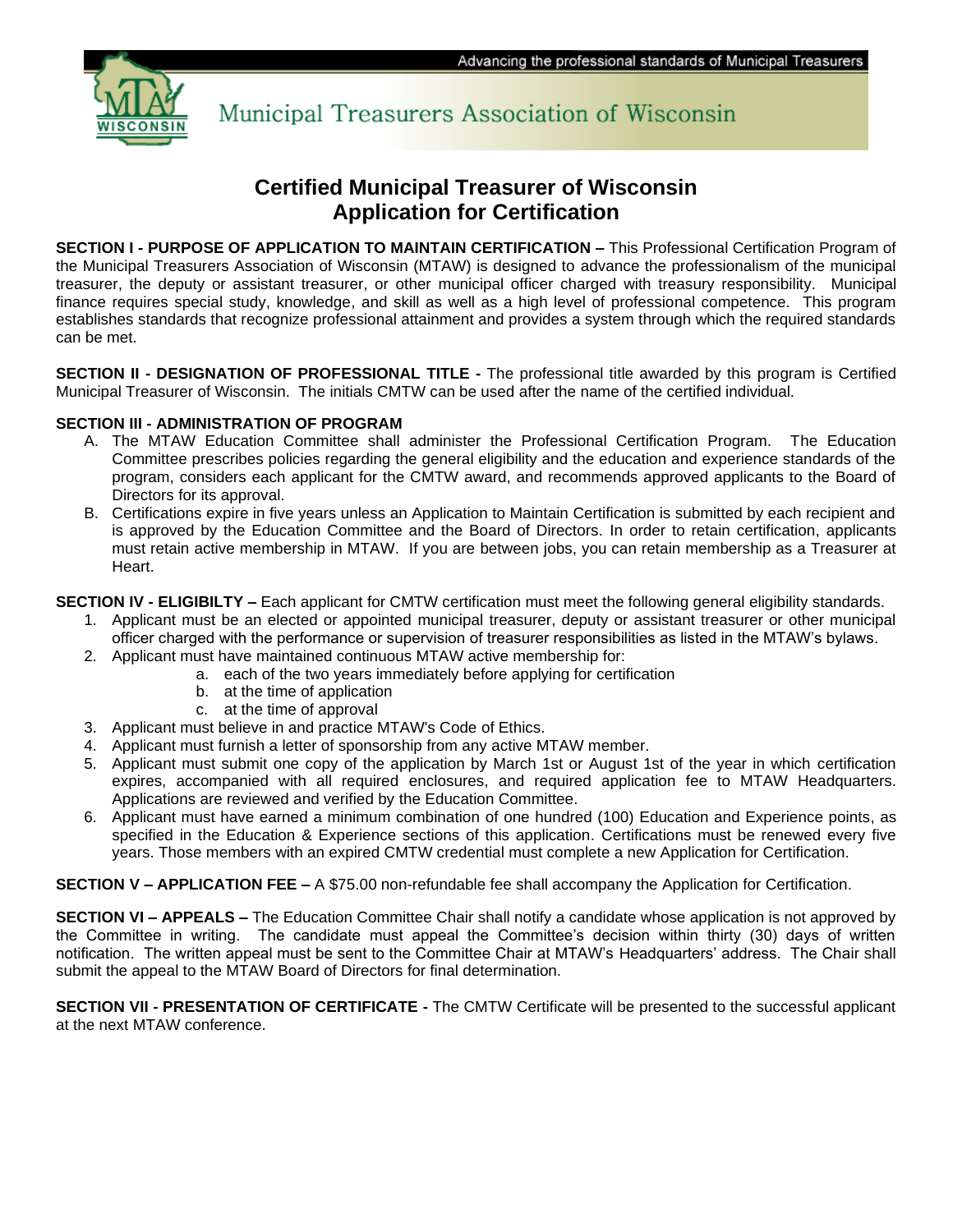## **CERTIFIED MUNICIPAL TREASURER OF WISCONSIN Application for Certification**

| Applicant               | Membership years            |
|-------------------------|-----------------------------|
| Title                   | Application fee             |
| Address                 | General eligibility         |
| City/State/Zip          | <b>Education points</b>     |
| Municipality            | Experience points           |
| Phone                   | Total points                |
| Email                   | EC Chair approval           |
| <b>Application Date</b> | Board of Directors approval |

## **GENERAL ELIGIBILITY (review & check boxes)**

- $\Box$  I am an elected or appointed municipal treasurer, deputy or assistant treasurer or other municipal officer charged with the performance or supervision of treasurer responsibilities as listed in the MTAW's bylaws.
- $\Box$  I have been an active MTAW member for at least two (2) years immediately before applying for certification.
- □ I believe and practice the Code of Ethics of the MTAW.
- $\Box$  I have completed the application and forwarded it with all the required enclosures and the required fee of \$75 to MTAW headquarters. Applications are reviewed and verified by the Education Committee and by the Board of Directors at the fall and spring board meetings.
- □ I have earned a minimum of 100 Education and Experience Points and understand the CMTW certification must be renewed every five years.
- $\Box$  I grant permission to MTAW to verify accuracy of statements and enclosures.

|  |                  | Date: and the state of the state of the state of the state of the state of the state of the state of the state of the state of the state of the state of the state of the state of the state of the state of the state of the |
|--|------------------|-------------------------------------------------------------------------------------------------------------------------------------------------------------------------------------------------------------------------------|
|  |                  |                                                                                                                                                                                                                               |
|  |                  |                                                                                                                                                                                                                               |
|  |                  |                                                                                                                                                                                                                               |
|  |                  |                                                                                                                                                                                                                               |
|  |                  |                                                                                                                                                                                                                               |
|  |                  |                                                                                                                                                                                                                               |
|  |                  |                                                                                                                                                                                                                               |
|  |                  | _Zip_______                                                                                                                                                                                                                   |
|  |                  |                                                                                                                                                                                                                               |
|  |                  |                                                                                                                                                                                                                               |
|  | <b>EDUCATION</b> | I request MTAW to send news releases of my certification to local newspapers.<br>I request MTAW notify my mayor or city manager of my certification.                                                                          |

1. Attendance at a MTAW One-Day Treasurers Workshop. *5 points*

|      | List below: |
|------|-------------|
| Date |             |

Held at (city, location)

\_\_\_\_\_\_\_\_\_\_\_\_\_\_\_\_\_\_\_\_\_\_\_\_\_\_\_\_\_\_\_\_\_\_\_\_\_\_\_\_\_\_\_\_\_\_\_\_\_\_\_\_\_\_\_\_\_\_\_\_\_\_\_\_\_\_\_\_\_\_\_\_\_\_\_\_

Earned: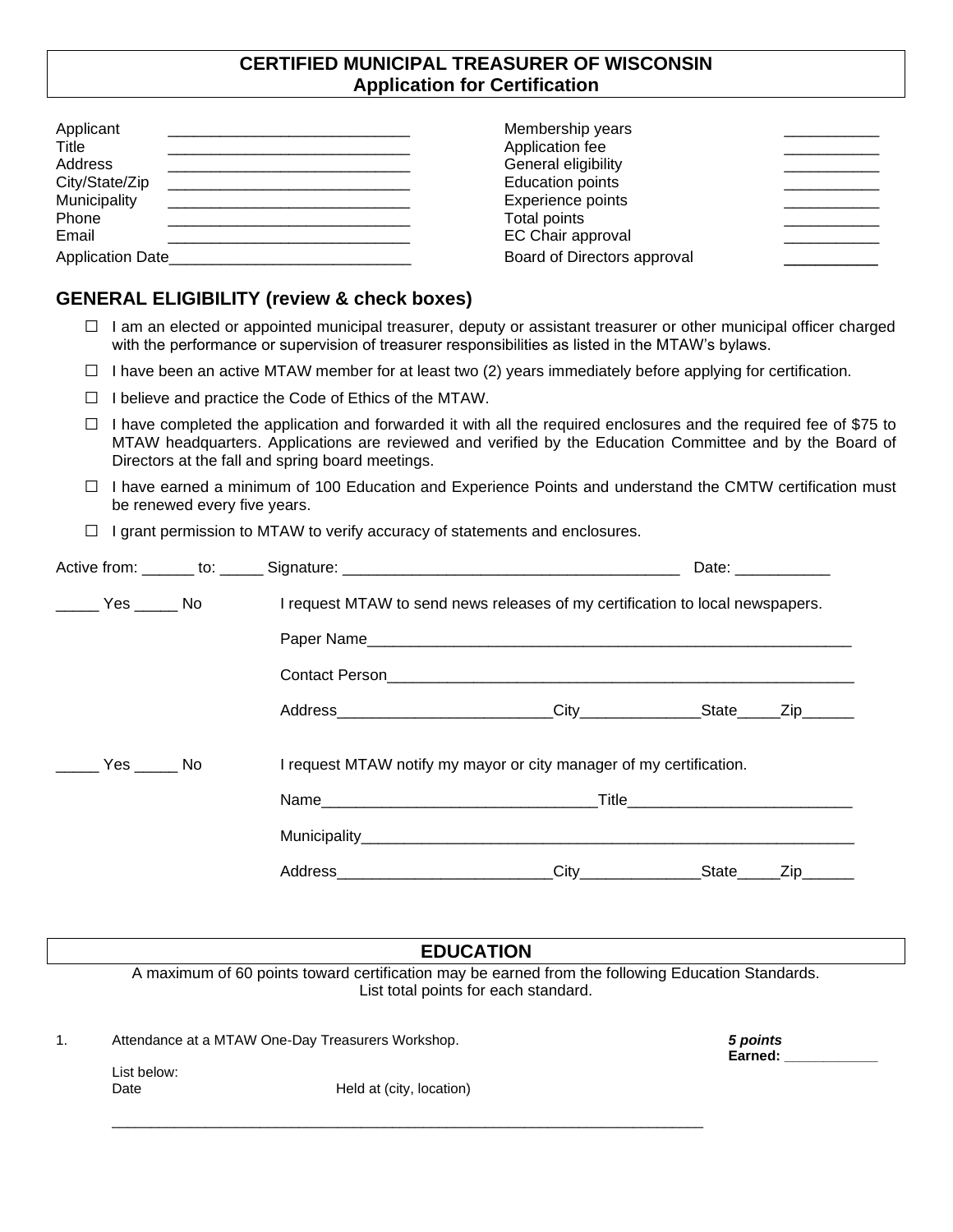| 2. |                     | Attendance at an MTAW educational conference. Five points per conference. |  |  |
|----|---------------------|---------------------------------------------------------------------------|--|--|
|    | List below:<br>Date | Held at (city, location)                                                  |  |  |
|    |                     |                                                                           |  |  |

 $3.$ 

4.

5.

 $6. \,$ 

| Attendance at a MTAW district meeting or advanced education sponsored by UW-GB,<br>which includes Master Academy, Administrators Academy and one-day training sessions.<br>Two points per 6-hour day.<br>Enclose proof marked "ED-3". | Max 10 points<br>Earned: __________         |  |
|---------------------------------------------------------------------------------------------------------------------------------------------------------------------------------------------------------------------------------------|---------------------------------------------|--|
| List below:<br>Date                                                                                                                                                                                                                   | Held at (city, location)<br>District number |  |
|                                                                                                                                                                                                                                       |                                             |  |
|                                                                                                                                                                                                                                       |                                             |  |
| Attendance at the UW-GB Institute one-year Treasurers Completion Course.<br>Enclose proof marked "ED-4".                                                                                                                              | 30 points<br>Earned: Earned:                |  |
| Attendance at the UW-GB Institute one-year Clerks Completion Course.<br>Enclose proof marked "ED-5".                                                                                                                                  | 10 points<br>Earned: ___________            |  |
| Attendance at either WMCA, WGFOA, Towns Association, or League of Wisconsin Municipalities<br>educational conferences. Two points per conference.<br>Enclose proof marked "ED-6".                                                     | Max. 20 points<br>Earned: New York 1997     |  |
| List below:<br>Date                                                                                                                                                                                                                   | Held at (city, location)                    |  |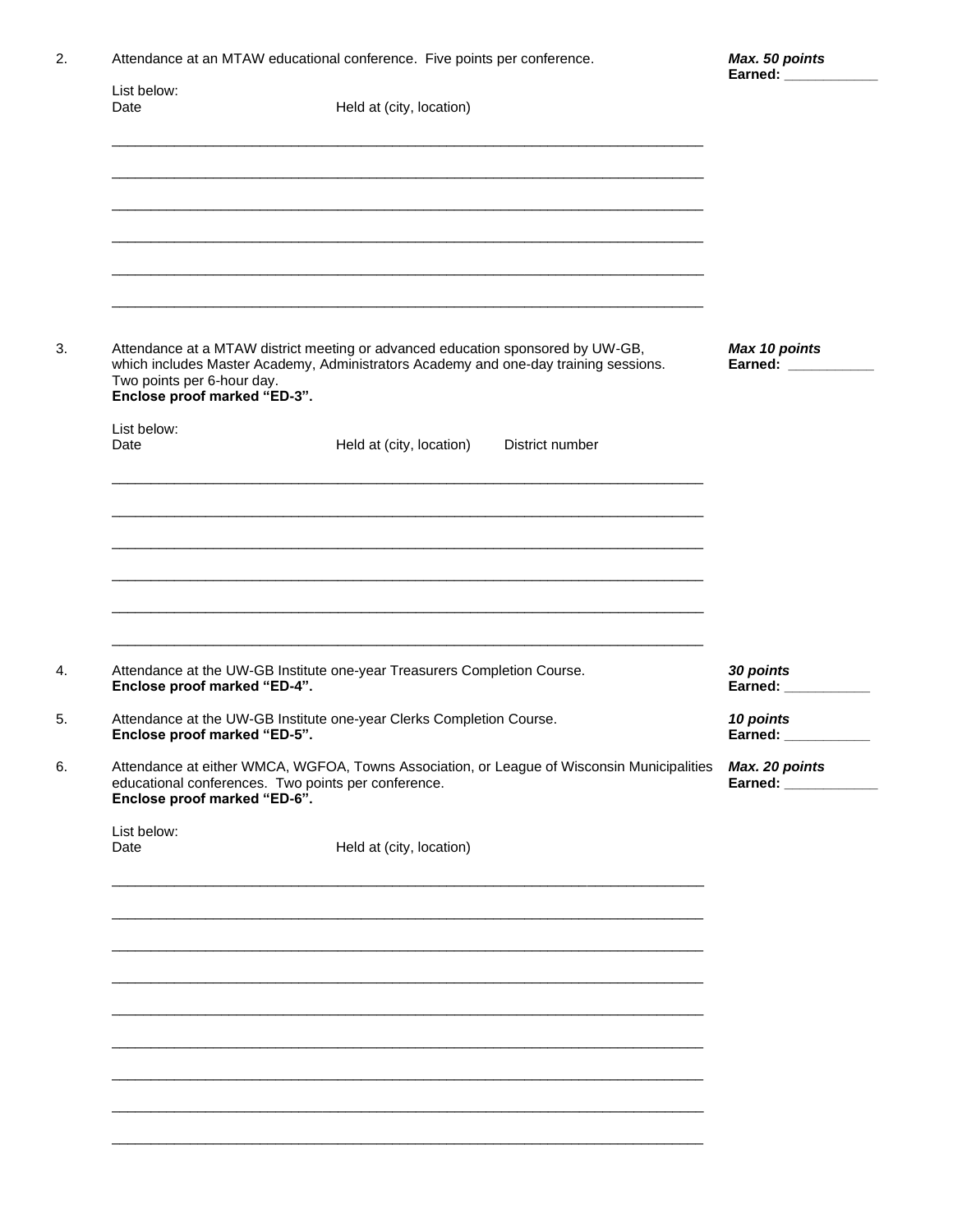| List below:<br>Date                                                       | Held at (city, location) |                                                                                                |                                        |
|---------------------------------------------------------------------------|--------------------------|------------------------------------------------------------------------------------------------|----------------------------------------|
| education course related to treasury work. One point per 8-hour training. |                          | Attendance at a training sponsored by a MTAW Municipal Service Provider or college continuing  | Max. 20 points<br>Earned: ____________ |
| Enclose proof marked "ED-8".                                              |                          |                                                                                                |                                        |
| List below:<br>Course date                                                | Sponsored by             | Conducted by                                                                                   |                                        |
|                                                                           |                          |                                                                                                |                                        |
|                                                                           |                          |                                                                                                |                                        |
|                                                                           |                          |                                                                                                |                                        |
|                                                                           |                          |                                                                                                |                                        |
|                                                                           |                          |                                                                                                |                                        |
|                                                                           |                          |                                                                                                |                                        |
|                                                                           |                          |                                                                                                |                                        |
| Two points per credit.<br>Enclose proof marked "ED-9".                    |                          | Completion with a grade C or better of college or university courses related to treasury work. | Max. 20 points<br>Earned: ___________  |
| List below:<br>Course name/number                                         | College or University    | Grade<br>Hours                                                                                 |                                        |
|                                                                           |                          |                                                                                                |                                        |
|                                                                           |                          |                                                                                                |                                        |
|                                                                           |                          |                                                                                                |                                        |
|                                                                           |                          |                                                                                                |                                        |
|                                                                           |                          |                                                                                                |                                        |

Max. 20 points

Attendance at APT-US&C annual conference. Five points per year.

 $7.$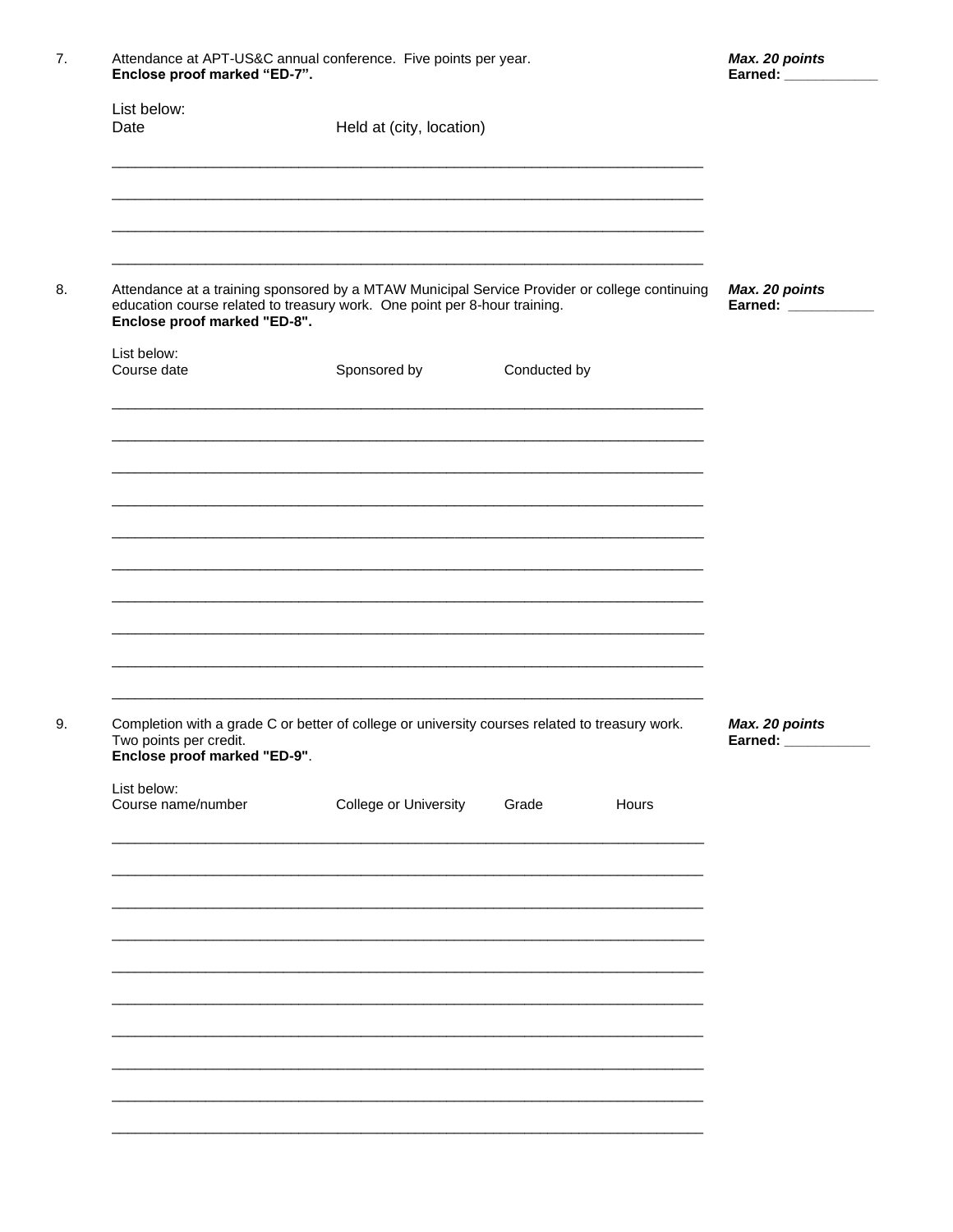| 10. | Completion of a state or regional course of higher education approved by the Education<br>Committee and by the Board of Directors and conducted by a fully accredited institution of<br>higher education. (UW Green Bay Treasurers Institute - 3-year program)<br>Enclose proof marked "ED-10". | Max. 50 points<br>Earned: <b>Example 2014</b> |              |                                         |
|-----|-------------------------------------------------------------------------------------------------------------------------------------------------------------------------------------------------------------------------------------------------------------------------------------------------|-----------------------------------------------|--------------|-----------------------------------------|
|     | List below:<br>Course date                                                                                                                                                                                                                                                                      | Sponsored by                                  | Conducted by |                                         |
| 11. | Completion of the Government Finance Officers Association (GFOA) Professional<br>Achievement Recognition (PAR) program.<br>Enclose proof, marked"ED-11".                                                                                                                                        | 20 points<br>Earned: <b>Example</b>           |              |                                         |
| 12. | Completion of an associate degree in public administration, accounting, finance,<br>or a related field.<br>Enclose proof marked "ED-12". List major.                                                                                                                                            |                                               |              | 35 points<br>Earned:                    |
| 13. | Completion of a bachelor's degree in public administration, accounting, finance,<br>or a related field.<br>Enclose proof marked "ED-13". List major.                                                                                                                                            |                                               |              | 50 points<br>Earned: Earned:            |
| 14. | Completion of a bachelor's degree in an unrelated field.<br>Enclose proof marked "ED-14". List major.                                                                                                                                                                                           |                                               |              | <b>15 points</b><br>Earned: ___________ |
| 15. | Completion of a master's degree in a related field.<br>Enclose proof marked "ED-15". List major.                                                                                                                                                                                                |                                               |              | 50 points<br>Earned: New York 1997      |
| 16. | Completion of a doctoral degree in a related field.<br>Enclose proof marked "ED-16". List major.                                                                                                                                                                                                |                                               |              | 50 points<br>Earned: <b>Example 19</b>  |

#### **TOTAL EDUCATION POINTS – MAX 60**

| A maximum of 60 points toward certification may be earned from the following Experience Standards.<br>List total points for each standard. |                                                                       |                                                                                           |                                       |
|--------------------------------------------------------------------------------------------------------------------------------------------|-----------------------------------------------------------------------|-------------------------------------------------------------------------------------------|---------------------------------------|
| Experience as a municipal treasurer or financial officer. Five points per year.<br>Enclose proof marked "EXP-1".                           |                                                                       |                                                                                           | Max. 25 points<br>Earned: ___________ |
| List below:                                                                                                                                | From ______ to _________ Municipality                                 | Years                                                                                     |                                       |
|                                                                                                                                            |                                                                       |                                                                                           |                                       |
|                                                                                                                                            |                                                                       |                                                                                           |                                       |
|                                                                                                                                            | Board Member for one term even if it is listed as less than one year. | Service as a MTAW or APT US&C committee for one year. Service as UW-GB Institute Advisory | Max. 10 points                        |
|                                                                                                                                            | Two points per year per committee or per term for Advisory Board.     |                                                                                           | Earned: New York 1997                 |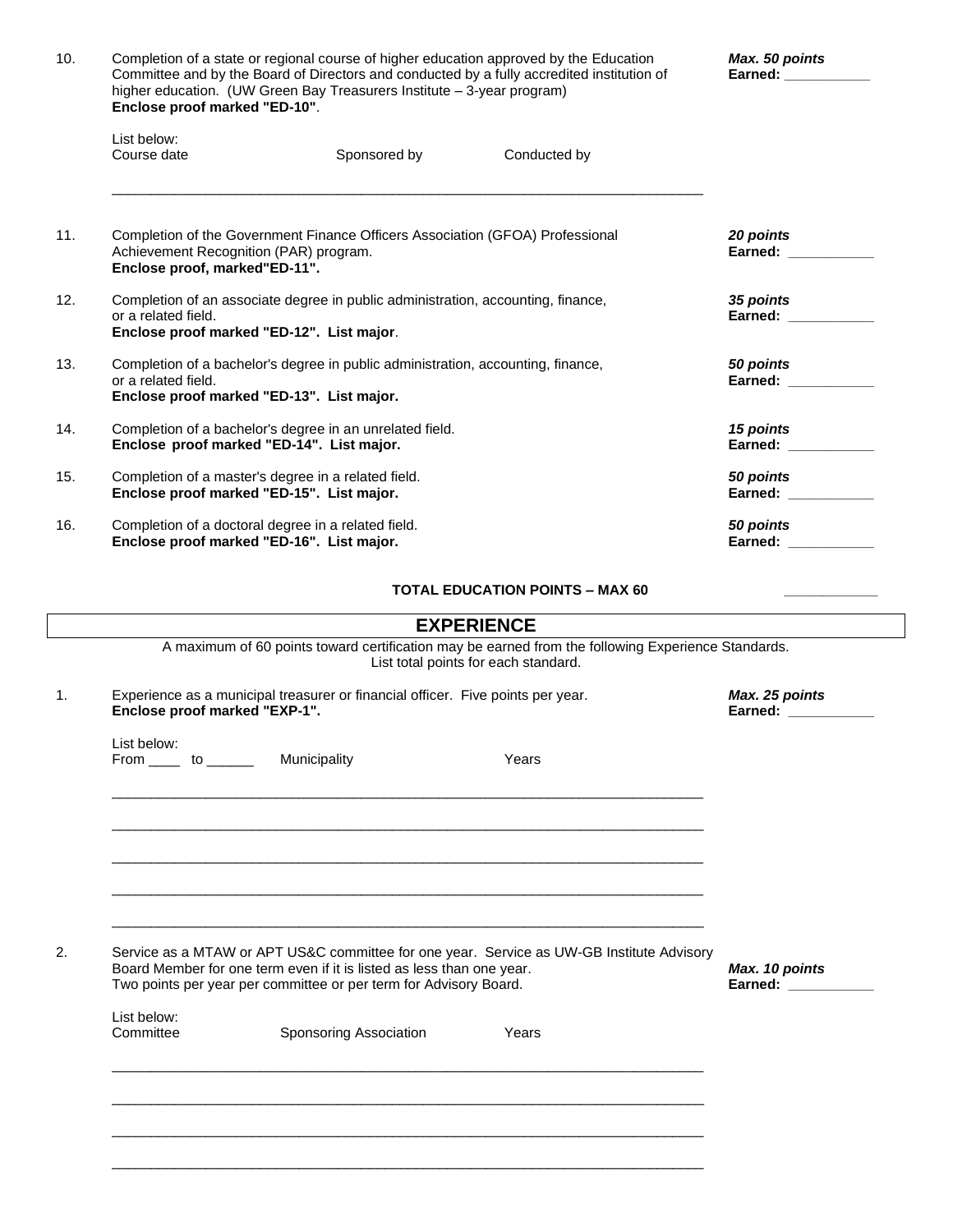| List below:                                                   |                                                                                           |       |                                       |
|---------------------------------------------------------------|-------------------------------------------------------------------------------------------|-------|---------------------------------------|
| Committee                                                     | Sponsoring Association                                                                    | Years |                                       |
|                                                               |                                                                                           |       |                                       |
|                                                               | Service as a MTAW or APT US&C district director or parliamentarian. Five points per year. |       | Max. 20 points<br>Earned: ___________ |
| List below:<br>Position                                       | Sponsoring Association                                                                    | Years |                                       |
|                                                               | Service as a MTAW or APT US&C officer. Five points per year.                              |       | Max. 25 points<br>Earned: ___________ |
| List below:<br>Office                                         | Sponsoring Association                                                                    | Years |                                       |
| Receipt of the MTAW J.J. Krueger Award.                       |                                                                                           |       | 15 points<br>Earned: ___________      |
| List below:<br>Date Received                                  | Conference Site (City)                                                                    |       |                                       |
|                                                               | Receipt of special awards presented by MTAW or APT US&C. Five points each.                |       | Max. 15 points<br>Earned: _______     |
| This does not include any scholarships you may have received. |                                                                                           |       |                                       |
| List below:<br>Special Award                                  | Sponsoring Association                                                                    | Date  |                                       |
|                                                               | Instructor of a MTAW approved course. One point per hour of instruction.                  |       | Max. 10 points                        |
| Dates of Instruction                                          | Location (City, State)                                                                    |       | Earned: ___________                   |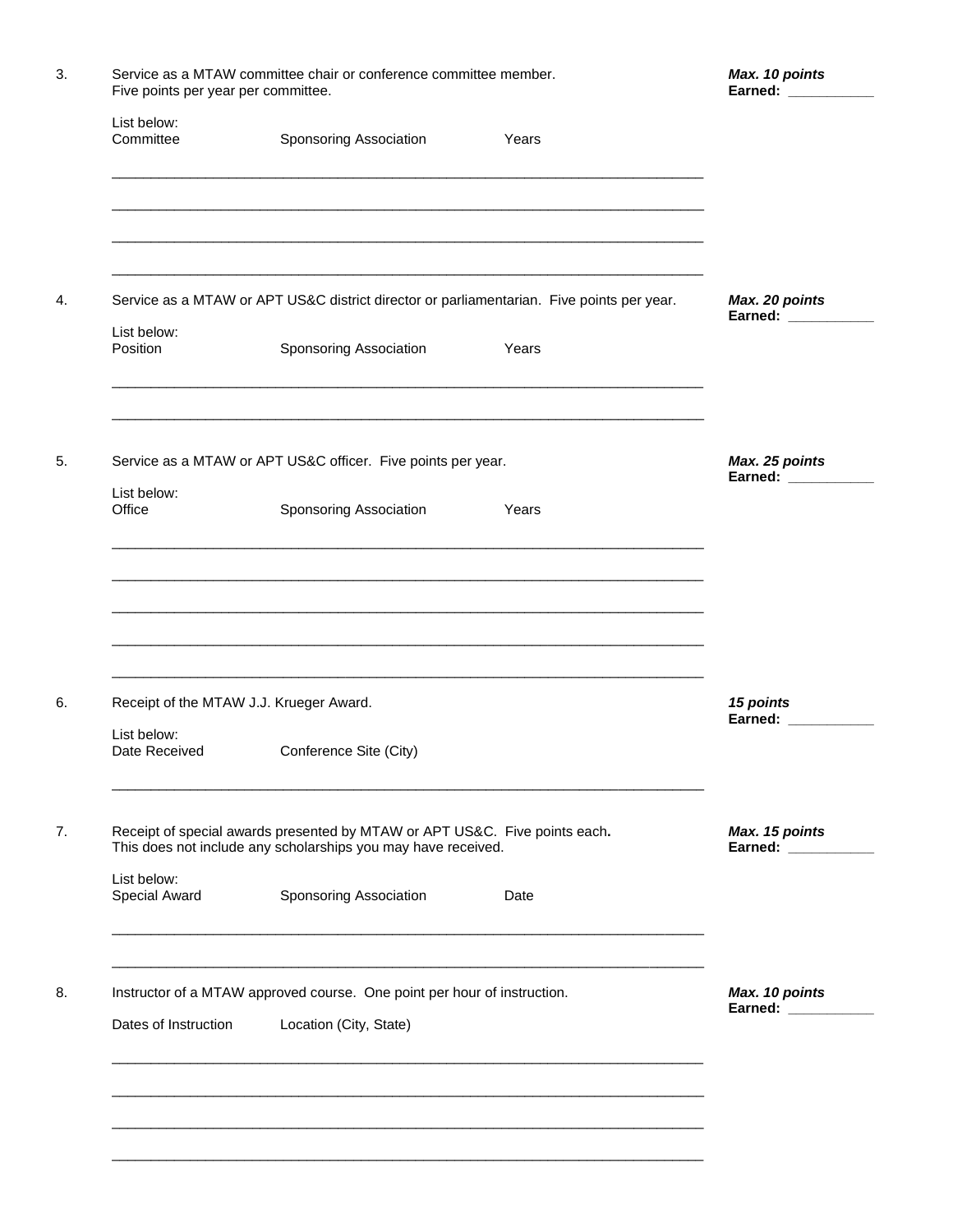|                              | Publication of a MTAW website technical article. Two points per article.<br>Article written by the member that is 750 - 1500 words and relevant to Municipal Treasurer duties Earned: _________<br>Provide proof from Multi-Media Committee of publication on MTAW Website. Must attach article. |      | Max. 10 points                          |
|------------------------------|--------------------------------------------------------------------------------------------------------------------------------------------------------------------------------------------------------------------------------------------------------------------------------------------------|------|-----------------------------------------|
| Name of Article              | <b>Website Posting Date</b><br><u> 1989 - Johann Stoff, amerikansk politiker (* 1908)</u><br><u> 1989 - Johann Stoff, amerikansk politiker (d. 1989)</u>                                                                                                                                         |      |                                         |
| <b>Treasurer Assigned to</b> | Service as an actively assigned MTAW mentor. Five points per year assigned. Verification<br>from the Mentor Committee is required to obtain points.                                                                                                                                              | Year | Max. 20 points<br>Earned: New York 1997 |
|                              | <u> 1989 - Johann Stoff, amerikansk politiker (d. 1989)</u>                                                                                                                                                                                                                                      |      |                                         |
|                              | <b>TOTAL EXPERIENCE POINTS - MAX 60</b>                                                                                                                                                                                                                                                          |      |                                         |
|                              | <b>SUMMARY</b>                                                                                                                                                                                                                                                                                   |      |                                         |
|                              | <b>TOTAL EDUCATION POINTS (Maximum 60 points)</b>                                                                                                                                                                                                                                                |      |                                         |
|                              | <b>TOTAL EXPERIENCE POINTS (Maximum 60 points)</b>                                                                                                                                                                                                                                               |      |                                         |

**TOTAL EDUCATION AND EXPERIENCE POINTS** *(Minimum 100 points)* **\_\_\_\_\_\_\_\_\_\_\_\_**